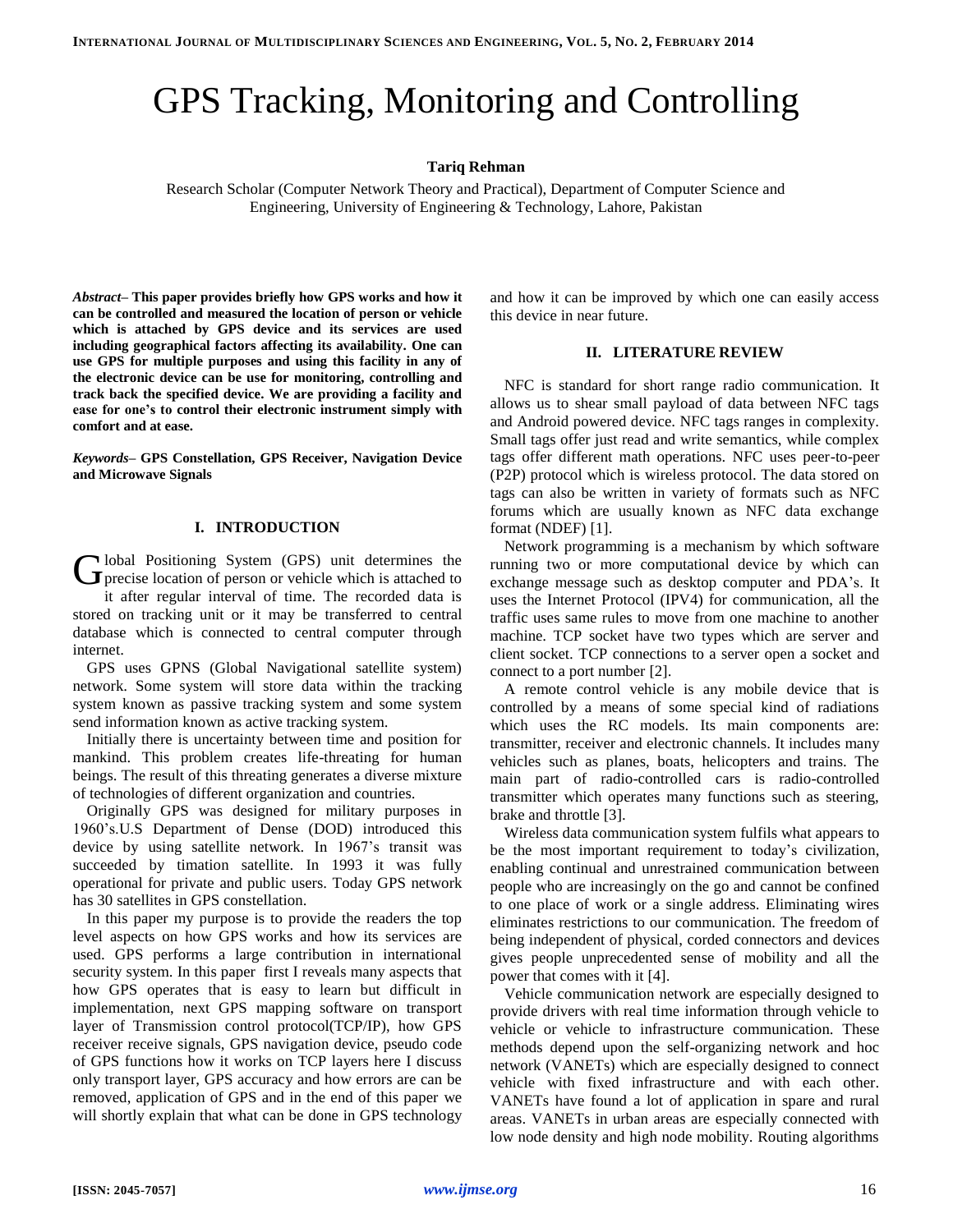are the appropriate for these circumstances have been less explored and the design of such a routing protocol is challenging [5].

The Chicken Little Program Office test organization was developed specifically for the purpose of foreign threat system exploitation to aid Department of Defense (DOD) organizations in the development of seeker/sensor systems. Exploitation consists of Surface to Air Missile (SAM), Millimeter Wave (MMW), infra-red, hyper-spectral, visual, automotive, and more [6].

## **III. HOW DOES GPS WORK?**

There are three parts of GPS system: a constellation of between 24 and 32 solar-powered satellites orbiting the earth in orbits at an altitude of approximately 20000 kilometers, a master control station and four control and monitoring stations and GPS receiver such as the vehicle it may be car or any device at which with tracking unit.

Each of the satellite is in orbit that allows a receiver to detect at least four of the operational satellite. The satellite send microwave signals to a receiver where the built-in computer use these signals to work out precise distance from each of the four satellite and then triangulates the exact position on the planet to the nearest few meters based on these distance.



Fig 1: How GPS works

#### **IV. PROTOCOL**

This paper includes the transport layer protocol, which receives commands from application layer and add a payload in the form of packets of the transport layer and then sends it to the network layer by attaching a certain port number which elaborates the services which are performed by GPS tracking unit and which is handle by end user of central computer controller.

In this protocol I briefly expose the functionalities of GPS such as it calculate longitude and latitude by receiving signals from the GPS tracker that is attached with specific device it may be vehicle or wrist watch.

/\*sigma for payload=  $\{t, n\}$ 

Set of sigma header= {111,,,,,,,,,,,,,,,,,,140} Set of sigma tailor=  $\{222, \dots, 240\}$ Sigma Explanation: t t t t=Activate The GPS Tracker t t n t  $=$ Calculate altitude t t n n =calculate longitude t n t t=De-activate the GPS Tracker t n t n t n n t t n n n n t t t n t t n n t n t n t n n n n t t n n t n n n n t n n n n

. . .

## *Pseudo code:*

for(int i=0;i<7;i++)

{

TPDUs\_for\_Transport\_layer[i]=new node;

TPDUs[i]>data=header+(1+i);

TPDUs for Transport layer[i]->next=NULL;

node \*p=new node;

p->data=translayer\_sigma\_seprator\_header;

p->next=TPDUs\_for\_Transport\_layer[i];

TPDUs\_for\_Transport\_layer[i]=p;

}

///////////////////////////////////////////////////////////////

*For make TPDU's* //////////////////////////////////////////////////////////////

first=new node; node \*q=first;

for(int i=0;i<7;i++) { node \*p=TPDUs\_for\_Transport\_layer[i]; p=p->next; for(int  $j=0; j<16; j++)$ { if(q==NULL) { p->next=new node; p=p->next; p->data=0; p->next=NULL;

$$
\begin{array}{c}\n\text{else}\n\end{array}
$$

}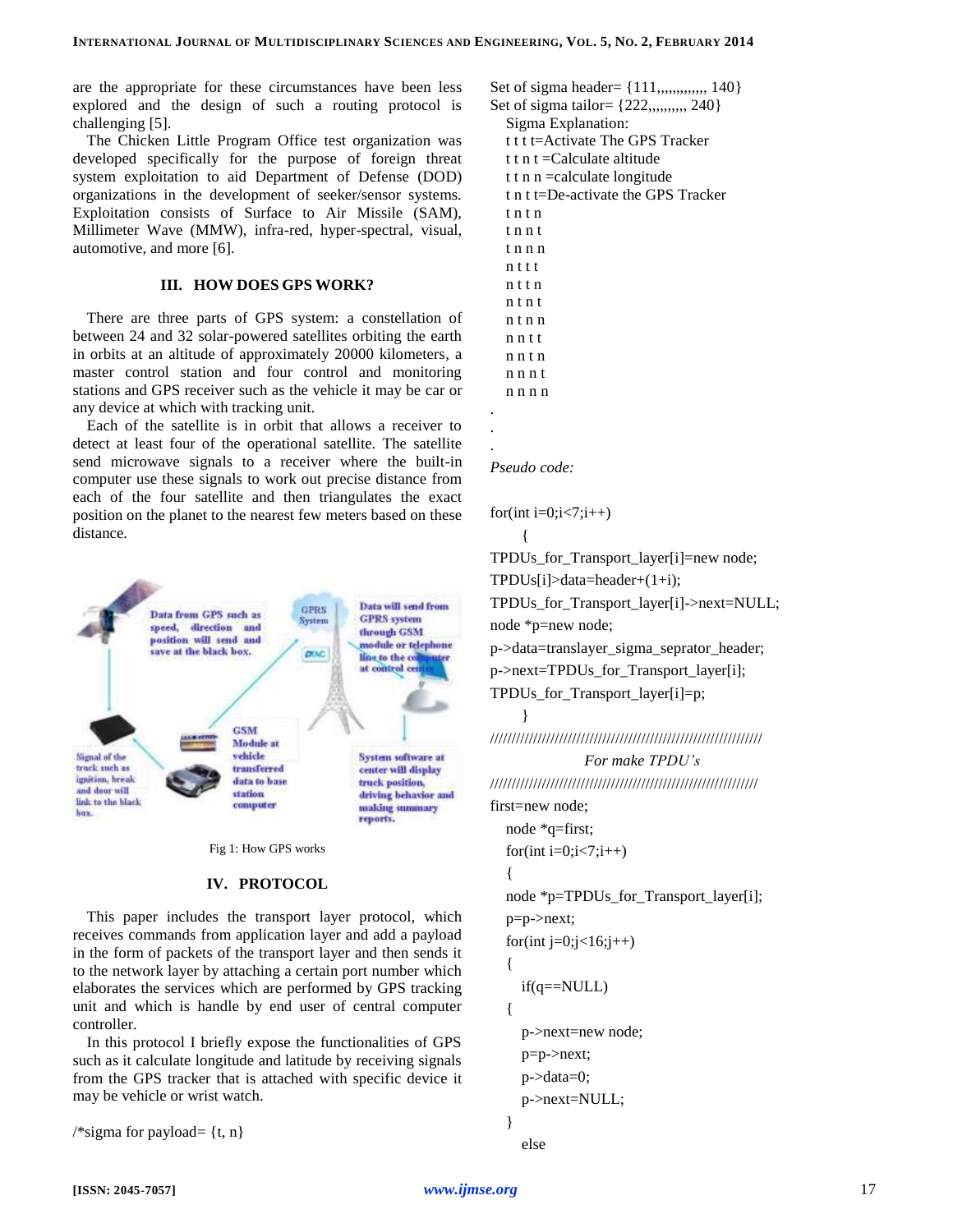```
{
p->next=new node;
```
p=p->next; p->data=q->data; p->next=NULL; q=q->next; } } p->next=new node; p=p->next; p->data=tailer\_of\_Transport\_Layer+i+1; p->next=new node; p=p->next; p->data=tailor; p->next=NULL; } }

//////////////////////////////////////////////////////////////////

*For GPS Functionalities*

/////////////////////////////////////////////////////////////////

For(int it=0;i>7;i++)

If( $a[i] == 't t t')$ 

{

Cout<<"Activate The GPS Tracker"<<endl; Else if( $a[i] == 't t n n'$ ) Cout<<"Calculate longitude"<<endl; Else if( $a[i] == 't t n t'$ ) Cout<<"Calculate altitude"<<endl; Else if(a[i]=='t n t t') Cout<<"De-acticvate the GPS Tracker"<<endl; }

## *A) How does protocol works?*

In this protocol I have four TPDU's of six elements which are sent by application layer of the TCP/IP protocol, first index contain the header of packets and four nodes (from two to five) contains the commands which contains the GPS functionalizes and last node contain the tailor of that TPDU unit.

Transport layer class contain "link-list" nodes of TPDU's and pointer of type node "first" which points the first node which is header of TPDU.

# *GPS Receiver Sender Side:*

The GPS receiver sends the data from physical layer of TCP/IP but developer send data in application layer in the form of packets such are named as payload and before sending data in transport layer it attach the sigma header at first node of link-list and tailor at the last node of link-list, socket number and port number.

#### *GPS Receiver Receiving Side:*

The GPS receiver receives the data from physical layer of TCP/IP but developer send data in application layer in the form of packets such are named as payload and before sending data in transport layer it de-attach the sigma header at first node of link-list and tailor at the last node of link-list, socket number and port number.

### *For Making TPDU's:*

Initially first node is assign to the ne node, then value of first is assign to a new pointer name as "\*q", then starts loop, pointer p is assigning new node. First if check is true if value of new pointer q is zero (NULL), then q pointer creates a new node, otherwise the next node creates new node and data packets of TPDU's tailor assign and then creates a new node which assigns a tailor of transport layer.

### *For GPS Functionalities:*

For loop runs on characters string, initially if condition passes parameters as "t t t t" which provokes the GPS tracker in activation state, then else if passes the parameters "t t n n" which provokes the GPS to calculate the precise longitude of object it may be car or anything else, else if passes the parameters "t t n t" which provokes the GPS to calculate the precise altitude of object and finally else if passes the parameters "t n t t" which provokes the GPS in de-activation state.

#### **V. GPS MAPPING ON SOFTWARE**

GPS satellite sends signals to GPS receiver and navigation device, giving them precise location, speed, if you are in aircraft or mountain altitude. For really useful the navigation system GPS mapping software has to be kept up-to-date. Every year our roads are changed in some way, new bypass are built, lanes are added to existing roads, speed limits are changed, one way system are introduced and Traffic signals are changed, that's why navigation devices are regularly updated. This is most advantage of digital mapping device. GPS mapping software make it available to navigation device for users as quickly and efficiently as possible. Digital maps come with street level detail to help you to find way from A to B as conveniently as possible.

## **VI. GPS ERROR AND ACCURACY**

Although GPS provide precise location of specific object but it has intrinsic error which is taken into account when a GPS receiver reads the GPS signals from the constellation of satellite in orbit.

The main GPS error is due to inaccurate time which is kept by receiver's clock. Microwave radio signals travelling with the speed of light at least three satellites which are used by receiver built-in computer which is used to calculate the position, altitude and velocity of the specific object.

Moreover GPS receiver analyzes three signals from satellite in the GPS system and calculates how long it has taken time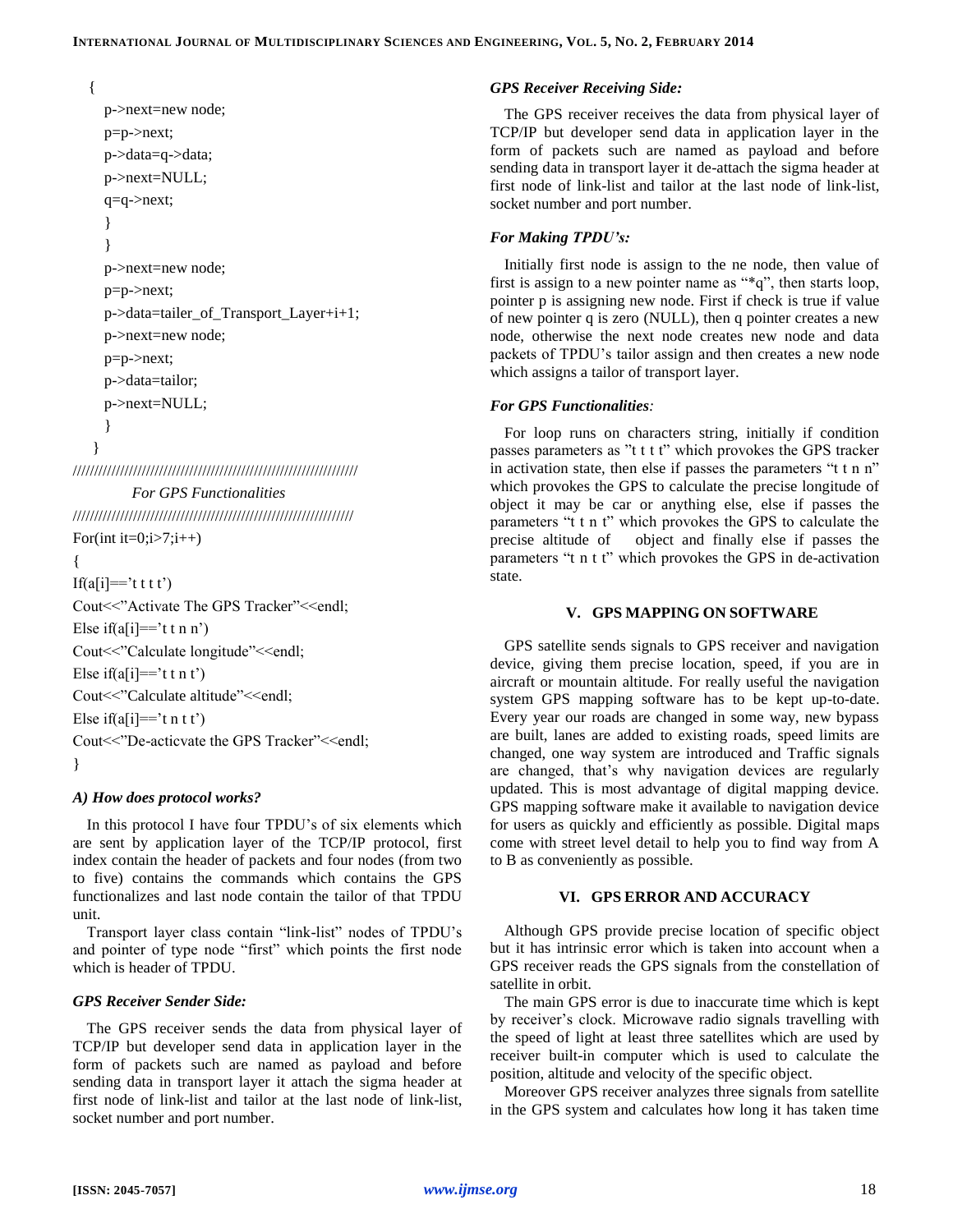to reach them. The signals are transmitted by satellite at a specific time.

Others errors arise because of atmospheric disturbances that distort the signals before they reach the receiver. Reflection form buildings as well as solids objects can lead to GPS accuracy problems too.

# **VII. POSITION DETERMINATION WITH GPS**

For determine the position on earth, GPS receiver compares the time when the signals was sent by the satellite with the time the signals was received. By calculating the difference between receiver ad satellite time can be calculated. It means that at least three satellites are required to determine the position of GPS receiver on earth surface. The calculation of a position form three satellite signals is called 2D-position fix.



Fig. 2: Position determination with two satellites

#### **VIII. HOW DOES GPS SIGNAL ARE USED?**

Now-a-day there are currently 27 and 32 GPS satellite in orbit around the earth. Of these three act as backups. Each satellite transmits a regular GPS signal that is carried by radio-waves in the microwave part of electromagnetic spectrum.

GPS satellite gives the precise "time-of-week", according to the satellite's atomic clock, GPS week number and health report for the satellite so that it can be discounted if it fails. Each transmission lasts 30 seconds and carries 1500 bits of encrypted data. This is small amount of data is encoded with a high rate.

## **IX. COMPOSITION OF DATA**

Navigational information is modulated into signals, this information consist of a 50 Hz signal and contains data like satellite orbits, clock and other parameters which include the information about the status of satellite. These signals are constantly transmitted by each satellite; data receiver receives three parameters that is: data, approximate time and position of satellite.

The data signals are divided into 25 frames, each having a length of 1500 bit including the interval of30 seconds for transmission.

| 6 s                      |                          | 30 <sub>s</sub>                                    |                                           |                 |
|--------------------------|--------------------------|----------------------------------------------------|-------------------------------------------|-----------------|
| $\leftrightarrow$ 0.6 s  |                          |                                                    |                                           |                 |
| Frame                    |                          |                                                    |                                           |                 |
| Subframe 1               | Subframe 2               | Subframe 3                                         | Subframe 4                                | Subframe 5      |
|                          |                          | 12345678901234567890123456789012345678901234567890 |                                           |                 |
| clock correction<br>data | lΣ§<br>Ephemeris<br>data | EŠ<br>F<br>Ephemeris<br>data                       | Almanac:<br>refraction model $55$<br>data | Almanac<br>data |

Fig. 3: Structure of the GPS data of one "frame"

The 25 frames are divided into sub frames (300 bit, 6 sec.), which are again divided into 10 words each (30 bit, 0.6 sec). The first word of each sub frame is the TLM (telemetry word). It contains information about the age of the ephemeris data. The next word is the HOW (hand over word), which contains the number of counted z-epochs. These data contain the time since last "restart" of the GPS time on the previous Sunday 0:00 o'clock.

## **X. FUNCTIONS OF GPS RECEIVER**

GPS receivers are widely used for navigation and route planning. By modifying on to a constellation f satellite orbiting around the earth, the receiver can pin-point your exact position on the planet, calculate the speed and direction in which you are travelling whether you are in vehicle, a boat, or walking and if you are in aircraft it will tell your altitude too.

#### **XI. APPLICATION OF GPS**

*Driver:* most drivers, whether driving for business or pleasure can benefit from the satellite navigation made possible by a GPS receiver. They can find exact location and follow a specific route that is provided by the navigation device

*Safety cameras:* GPS based navigation device has made safety camera on the road that much easier is that a driver can make sure they stay within the roads with speed limit.

*Traffic Jams:* Some GPS receivers and navigation devices are able to access traffic news announcements and alerts for drivers that problems may occur on the road and help them in their journey to avoid accidents.

## **XII. FUTURE WORK**

Initially GPS system was used for military purposes but now-a-days scientists and engineers are working to find out the means for using the GPS in common person access. We can make GPS not only for measuring the precise location of object but as well as for scientific purposes and monitoring geological activity such as earth tremors, earthquake and volcanic eruption. They can use strategically positioned GPS devices to assist them in tracking climate change and other phenomenon. Fundamentally we can use GPS to produce very accurate maps.